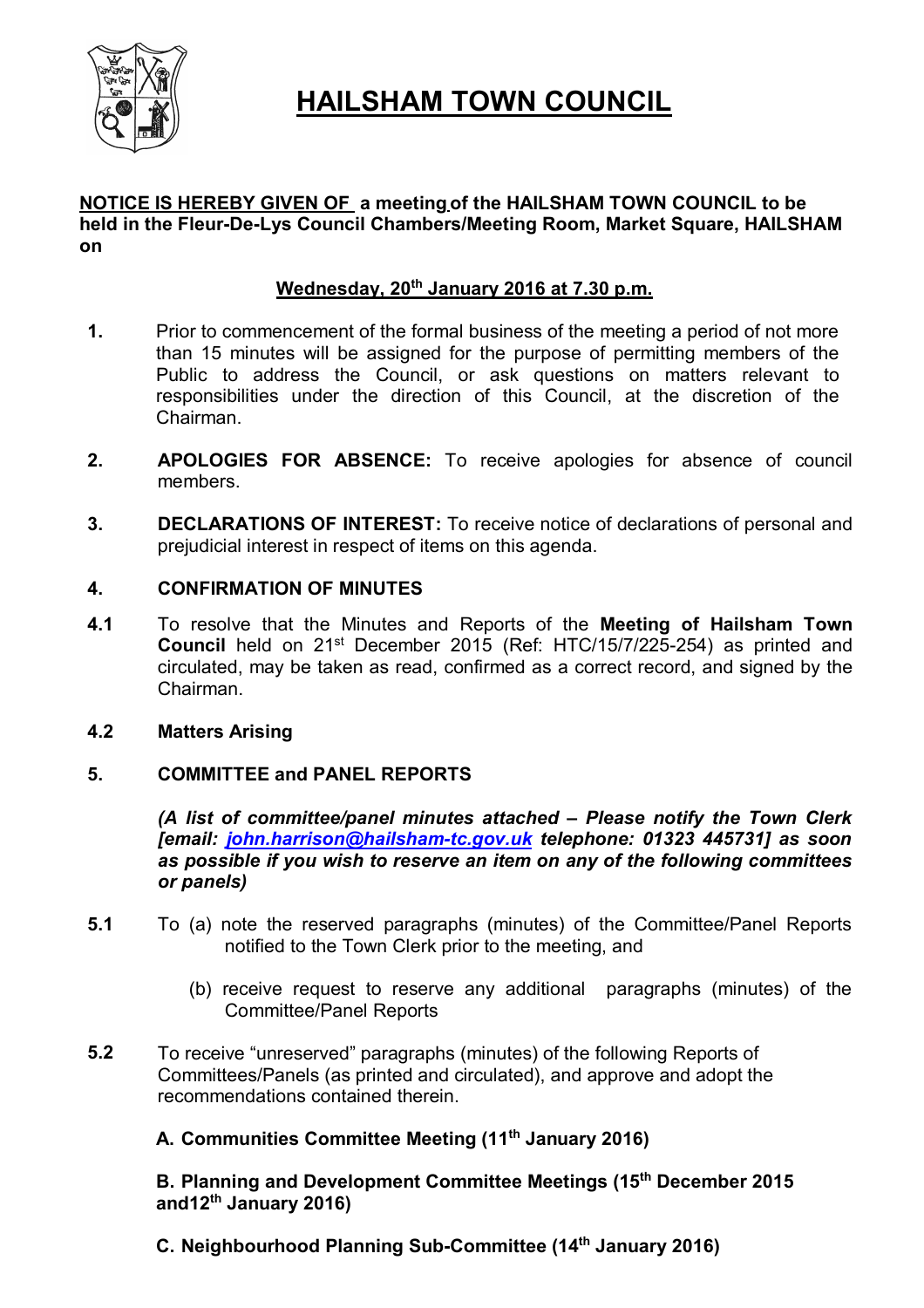**5.3** To proceed through the "reserved" paragraphs consecutively (or as decided) and to resolve action before proceeding to the next reserved item.

# **5.4 To note:**

The notes and accompanying documents from the **Hailsham Area Action Plan**  Steering Group Meeting held on 14<sup>th</sup> December 2015.

**5.5** To discuss any queries arising from these documents

# **6. HAILSHAM WORKS**

To consider the council's position on future funding for the "Hailsham Works!" Project

# **7. PRECEPT 2016-2017**

To set the precept to be requisitioned from Wealden District Council

- **7.1** To consider the recommendations of the Finance, Budget and Resource Committee (11th November 2015)
- **7.2** To resolve to recommend the precept for the financial year April 2016 to March 2017 to be requisitioned from Wealden District Council (Report and detailed budget papers to follow, author Michelle Hagger, Finance Officer)

# **8. COUNCILLOR MEMORIAL**

To discuss providing a suitable tribute or permanent memorial for Cllr Stella Hentock.

# **9. EQUALITIES POLICY**

To consider adopting an Equalities Policy for the Town Council

# **10. RESIDENTS' FORUM**

To consider a request from Hailsham Forward to initiate a resident's forum

# **11. NELSON VICTOR CARTER VC STONE**

To receive an update on plans for the event to unveil the VC Memorial Stone for Nelson Victor Carter

# **12. TWINNING ASSOCIATION**

To consider the Town Council's position with regard to the recent presentation given by the Hailsham and District Twinning Association.

# **13. COUNCILLORS' QUESTIONS/INFORMATION FORUM**

*(at the Chairman's discretion).*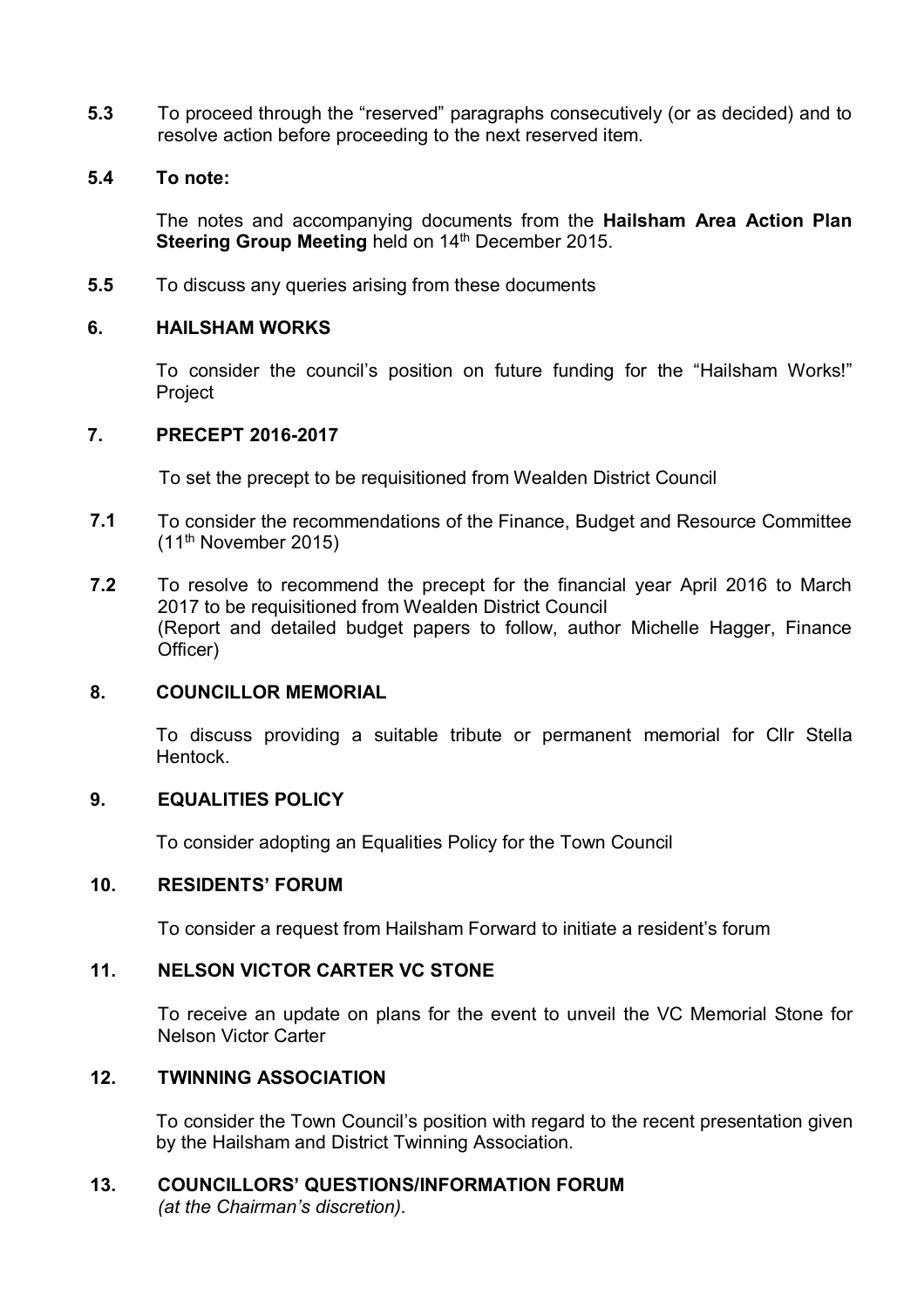Jehn Lo

 JOHN HARRISON Town Clerk

**Report to: Hailsham Town Council Date: 20th January 2016**

**By: John Harrison, Town Clerk**

**Title of Report: Hailsham Works**

#### **PURPOSE:**

To consider the council's position on future fuding for the "Hailsham Works!" Project

### **BACKGROUND:**

Hailsham Town Council initiated the Hailsham Works Project delivered by Tomorrow's People in August 2012.

The Hailsham Works project is aimed at addressing youth employment issues within the town with a particular design process that supports local businesses and training opportunities and uses the unique mentoring and support skills of the Tomorrow's People organization to work with both the young person in placement and support the employer to work towards a successful and meaningful employment experience. The Project was designed as a development of the Heathfield Works project which had been initiated in Heathfield in the later months of 2011.

*(The report presented to the council at the meeting in August 2012 is attached as an appendix to this report).* 

The Council meeting on 6<sup>th</sup> August 2012 resolved to:

*a) take the project forward into Hailsham and commit £40,000 per year for three years, plus provide accommodation and administrative support for the project to match fund dependent on a successful bid, and*

The first cohort of the project was recruited and therefore the programme started in September 2013.

#### **CONSIDERATIONS.**

Hailsham Works has just recruited its tenth cohort and therefore the three years/twelve cohorts of funding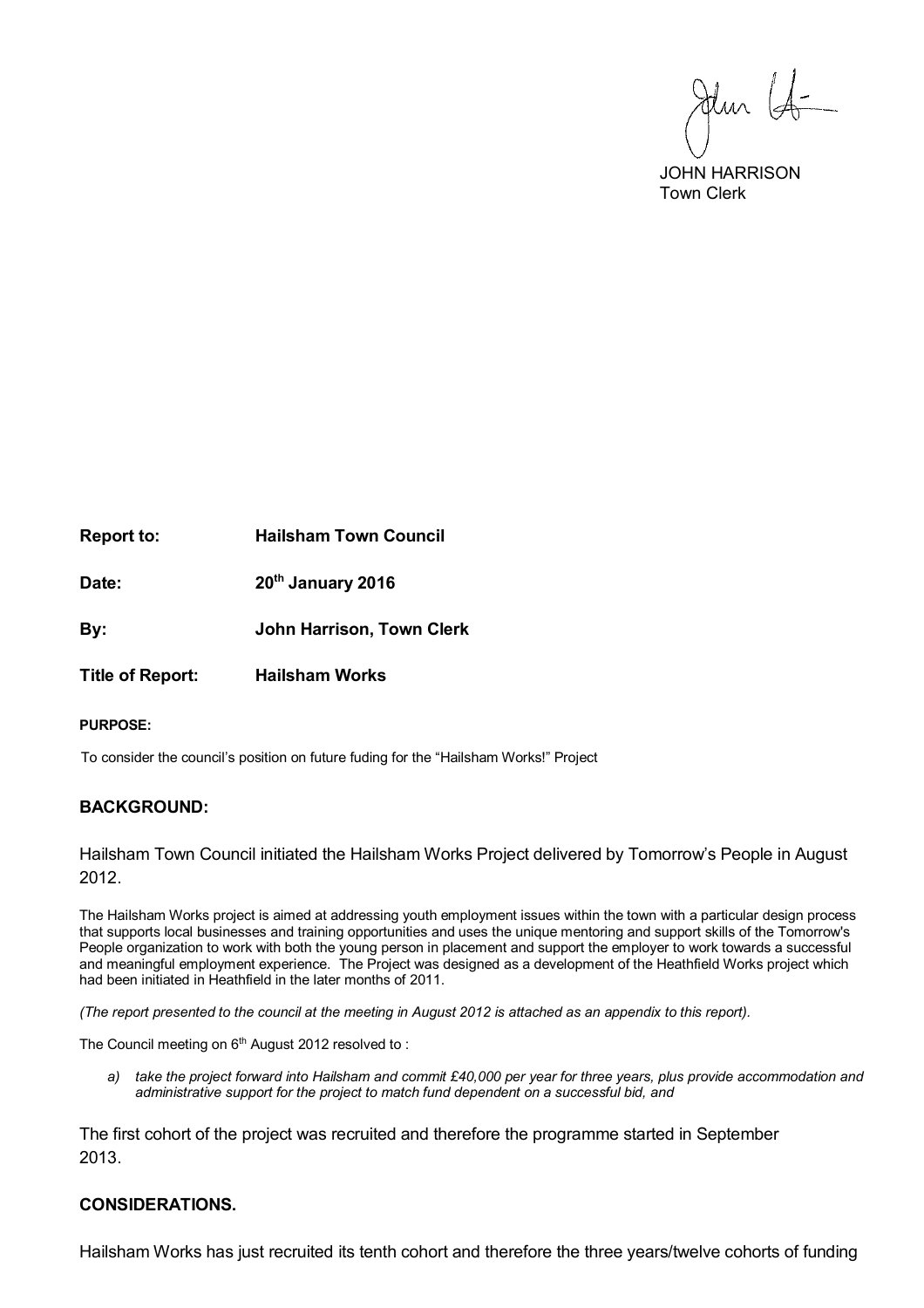pledged by the Town Council will end during the next financial year (2016-2017), for which the Town Council is currently setting its budget.

### **REPORT AND INFORMATION FROM HAILSHAM WORKS**

Of the 81 young people who started the programme since September 2013, 66 have completed the 10 week programme or 81% of participants.

The average percentage of young people achieving a successful outcome – by which we mean employment, training or return to education at the end of the programme is 71% (47 young people that completed the programme).

The team continue to offer support and track young people for a further 52 weeks through a formal monitoring system. Detailed below are the sustainability figures that show at 6/26/52 weeks that 66%/67%/66% respectively have sustained a positive outcome. This may at times include securing another job, or moving between work, training and education.

The national figures for our group based young people's programmes give a completion rate of 90% and ETE rate of 79%.

Hailsham is currently performing below this average but most programmes have been operating for in excess of 5 years and are well established in their communities and their results have been improving.

Given specifically the profile of barriers exhibited by the young people on the Hailsham programme, the structure of the programme has been changed from Cohort 9 onwards to include more intensive one to one work and small group work. This will be further refined for Cohort 10

#### **Cohort profile and outcomes:**

#### **a) At end of the programme**

| <b>Cohort</b>           | Date<br>$\blacksquare$<br><b>start</b> | <b>Starts</b>   | Completes        | Employ                  | Education        | Training       | Volunteerin<br>$\Omega$ | Completers:<br>% into<br>믺 |
|-------------------------|----------------------------------------|-----------------|------------------|-------------------------|------------------|----------------|-------------------------|----------------------------|
| $\overline{\mathbf{1}}$ | Sept<br>13                             | $\overline{8}$  | $\overline{7}$   | $\overline{2}$          | $\overline{2}$   | 1              |                         | 71.4%                      |
| $\overline{2}$          | Jan<br>14                              | 10              | 10               | $\overline{6}$          | $\overline{3}$   | 1              |                         | 100%                       |
| $\overline{3}$          | April<br>14                            | 11              | $\boldsymbol{9}$ | $\overline{3}$          |                  | 1              | $\boldsymbol{2}$        | 44%                        |
| $\overline{\mathbf{4}}$ | July<br>14                             | 9               | $\boldsymbol{9}$ | 4                       | $\boldsymbol{2}$ | 1              |                         | 77.7%                      |
| $\overline{\mathbf{5}}$ | Oct<br>14                              | $\overline{9}$  | $\overline{5}$   | $\mathbf 1$             |                  |                |                         | 20%                        |
| $\overline{6}$          | Jan<br>15                              | $\overline{8}$  | $\overline{6}$   | $\overline{3}$          | 1                |                | 1                       | 66.7%                      |
| $\overline{\mathbf{7}}$ | April<br>15                            | $\overline{7}$  | $\overline{4}$   | $\overline{3}$          | 1                |                |                         | 100%                       |
| $\overline{\mathbf{8}}$ | July<br>15                             | 10              | $\overline{7}$   | $\overline{2}$          | $\overline{3}$   |                | $\mathbf{1}$            | 71%                        |
| $\overline{9}$          | Oct<br>15                              | 9               | $\overline{9}$   | $\overline{\mathbf{4}}$ | $2^*$            | $\mathbf{1}$   | $\overline{2}$          |                            |
| <b>Totals</b>           |                                        | $\overline{81}$ | 66               | $\overline{27}$         | 14               | $\overline{6}$ | $\overline{6}$          |                            |
| $\frac{9}{6}$           |                                        |                 | 81%              | 41%                     | 21%              | 9%             | 9%                      | 71%                        |

#### **b) Cohort profile – 6 weeks post- graduation**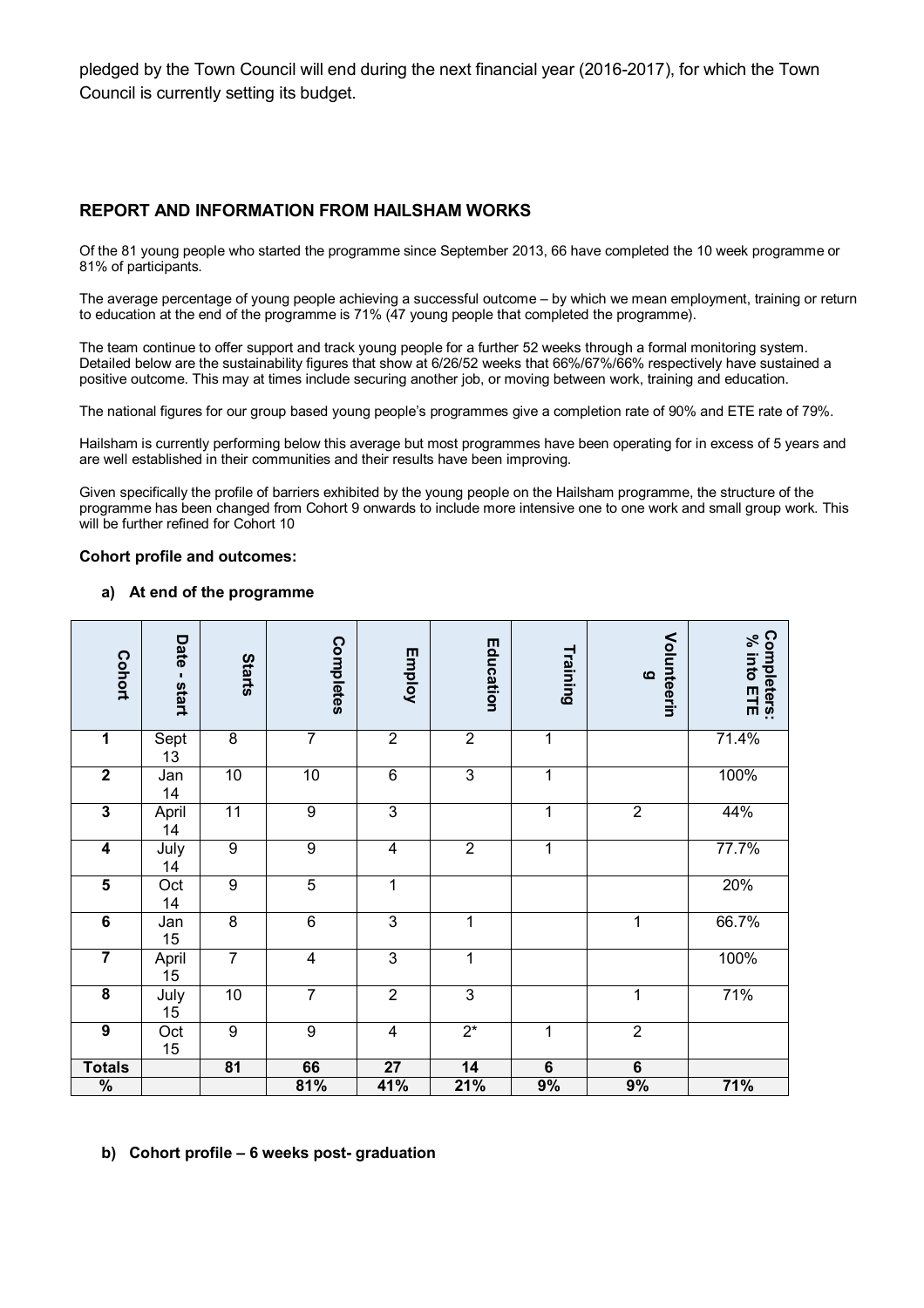| Cohort                  | Date<br>$\mathbf{I}$<br>start | <b>Starts</b>   | Completes      | Employ          | Education               | Training       | Volunteerin<br>$\Omega$ | Completers<br>: % into<br>믂 |
|-------------------------|-------------------------------|-----------------|----------------|-----------------|-------------------------|----------------|-------------------------|-----------------------------|
| 1                       | Sept<br>13                    | $\overline{8}$  | $\overline{7}$ | 1               | $\overline{2}$          | $\mathbf{1}$   |                         | 57%                         |
| $\overline{\mathbf{2}}$ | Jan<br>14                     | 10              | $10$           | $\overline{7}$  | $\overline{\omega}$     |                |                         | 100%                        |
| $\overline{\mathbf{3}}$ | April<br>14                   | $\overline{11}$ | $\overline{9}$ | $\overline{2}$  |                         | 1              | $\overline{2}$          | 33%                         |
| $\overline{\mathbf{4}}$ | July<br>14                    | $\overline{9}$  | $\overline{9}$ | $\overline{4}$  | $\overline{2}$          |                |                         | 66%                         |
| $\overline{\mathbf{5}}$ | Oct<br>14                     | $\overline{9}$  | $\overline{5}$ | $\overline{2}$  |                         |                |                         | 40%                         |
| $\overline{6}$          | Jan<br>15                     | $\overline{8}$  | $\overline{6}$ | $\overline{4}$  | 1                       |                |                         | 83%                         |
| $\overline{\mathbf{7}}$ | April<br>15                   | $\overline{7}$  | $\overline{4}$ | $\overline{2}$  | 1                       |                | 1                       | 75%                         |
| $\overline{\mathbf{8}}$ | July<br>15                    | 10              | $\overline{7}$ | $\mathbf{1}$    | $\overline{\mathbf{4}}$ |                | 1                       | 71%                         |
| $\overline{9}$          | Oct<br>15                     | $\overline{9}$  |                |                 |                         |                |                         |                             |
| <b>Totals</b>           |                               | $\overline{72}$ | 57             | $\overline{23}$ | 13                      | $\overline{2}$ | $\overline{\mathbf{4}}$ |                             |
| $\frac{9}{6}$           |                               |                 |                | 40%             | 23%                     | 3%             | 6%                      | 66%                         |

**b) Cohort profile – 26 weeks post- graduation**

| Cohort                          | Date<br>л.<br>start | <b>Starts</b>    | Completes        | Employ                  | Education               | Training       | Volunteerin<br>$\Omega$ | Completers:<br>% into ETE |
|---------------------------------|---------------------|------------------|------------------|-------------------------|-------------------------|----------------|-------------------------|---------------------------|
| 1                               | Sept<br>13          | 8                | $\overline{7}$   | $\overline{2}$          | $\overline{2}$          | 1              |                         | 71%                       |
| $\overline{2}$                  | Jan<br>14           | 10               | $10$             | $\overline{7}$          | 1                       |                |                         | 80%                       |
| 3                               | April<br>14         | 11               | $\boldsymbol{9}$ | $\mathsf 3$             | 1                       | 1              |                         | 56%                       |
| $\overline{\mathbf{4}}$         | July<br>14          | $\boldsymbol{9}$ | $\overline{9}$   | $\overline{\mathbf{4}}$ | 1                       |                |                         | 56%                       |
| $\overline{\mathbf{5}}$         | Oct<br>14           | 9                | $\overline{5}$   | 4                       |                         |                |                         | 80%                       |
| $\overline{6}$                  | Jan<br>15           | 8                | $\,6$            | 4                       |                         |                |                         | 66%                       |
| <b>Totals</b><br>at 26<br>weeks |                     | 55               | 46               | $\overline{24}$         | $\overline{\mathbf{5}}$ | $\overline{2}$ |                         |                           |
| $\frac{9}{6}$                   |                     |                  | 84%              | 52%                     | 11%                     | 4%             |                         | 67%                       |

# **c) Cohort profile – 52 weeks post- graduation**

| ດ<br>$\overline{\mathbf{o}}$<br>$\overline{5}$<br>급 | c<br>ate<br>S<br>iart | <b>Starts</b> | ຕ<br>$\overline{\mathbf{o}}$<br>$\frac{1}{2}$<br>letes | 匝<br><b>Kold</b> | Education | aining | olunteerin<br>$\Omega$ | -<br>o<br>o<br>Ш<br>ø<br>$\vec{e}$<br>m<br>$\overline{\mathbf{a}}$<br>Φ<br>$\overline{\omega}$<br>m<br>$\overline{\Phi}$ |
|-----------------------------------------------------|-----------------------|---------------|--------------------------------------------------------|------------------|-----------|--------|------------------------|--------------------------------------------------------------------------------------------------------------------------|
|                                                     | Sept<br>13            | 8             |                                                        |                  |           |        |                        | 29%<br>Note: 5 not<br>contactable                                                                                        |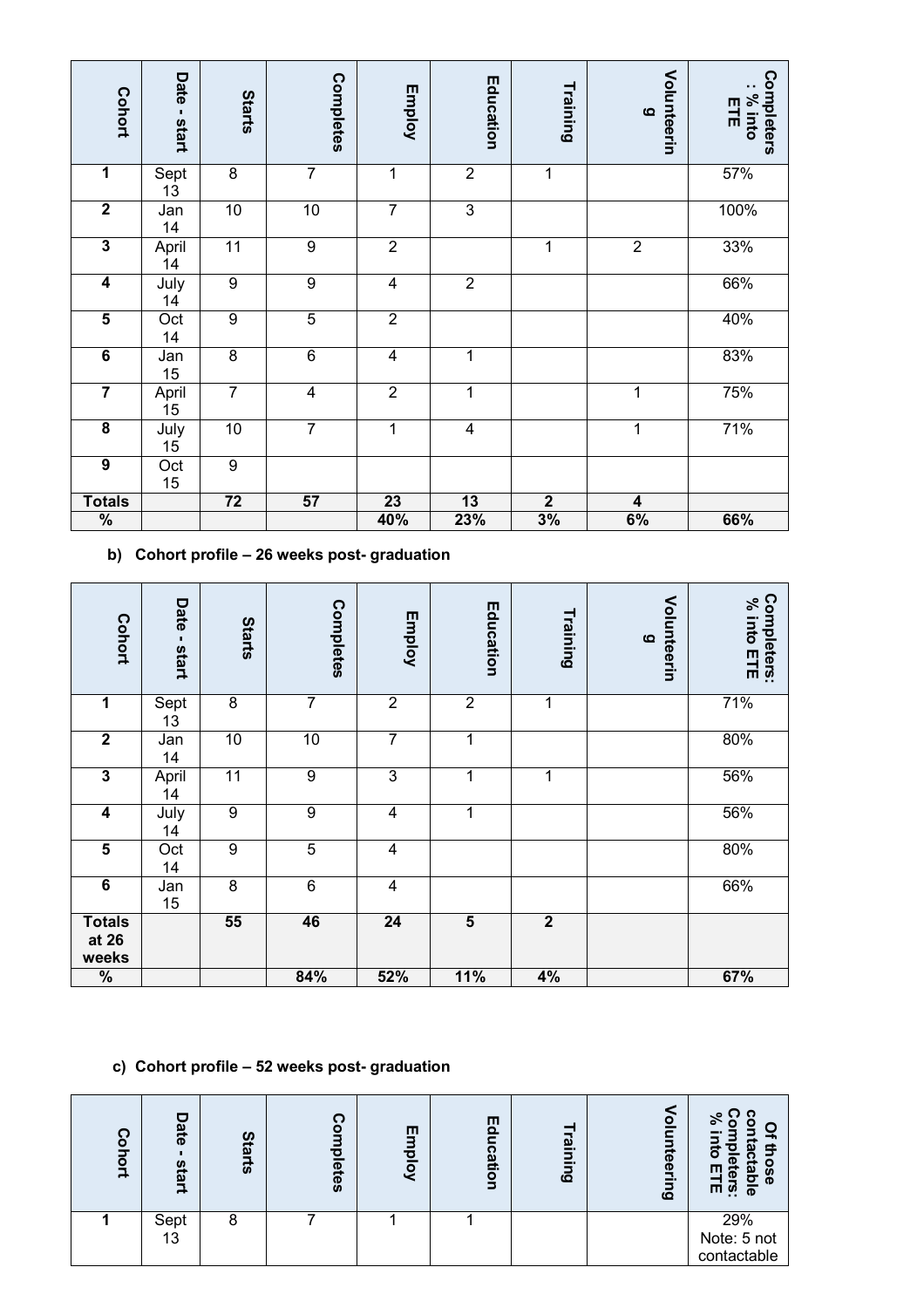| 2             | Jan   | 10 | 10  |     | 2   |    | 90%         |
|---------------|-------|----|-----|-----|-----|----|-------------|
|               | 14    |    |     |     |     |    |             |
| 3             | April | 11 | 9   |     |     |    | 66%         |
|               | 14    |    |     |     |     |    | Note: 2 not |
|               |       |    |     |     |     |    | contactable |
| 4             | July  | 9  | 9   |     | 2   |    | 66%         |
|               | 14    |    |     |     |     |    | Note: 3 not |
|               |       |    |     |     |     |    | contactable |
| <b>Totals</b> |       | 38 | 35  | 16  | 6   |    |             |
| %             |       |    | 92% | 46% | 17% | 3% | 66%         |

#### **An analysis of the barriers faced by the young people is provided below:**

Often the young person will have more than one barrier to overcome before they can start to develop their career plan for the future. Part of the work undertaken by the team, is to help young people either develop strategies for dealing with these barriers or circumstances, and to ensure that they are signposted to other external agencies that can provide additional help and support.

a) Cohorts 4-6 (sample 26 young people)

| Barrier                       | <b>Nos</b> | <b>Barrier</b>             | Nos citing     |
|-------------------------------|------------|----------------------------|----------------|
|                               | citing as  |                            | as barrier     |
|                               | barrier    |                            |                |
| Care Leaver                   | 3          | Dyslexia                   | 3              |
| <b>Cultural Issues</b>        |            | Domestic Abuse             | 3              |
| Conflict with Family          | 8          | <b>Criminal Record</b>     | 3              |
| Depression                    | 10         | Ongoing criminal case      | 3              |
| Mental Health                 | 13         | Lone parent                | 2              |
| <b>ADHD</b>                   |            | Sexuality issues           |                |
| Anger Management              | 3          | <b>Learning Disability</b> | $\overline{2}$ |
| <b>Bullying</b>               | 10         | Recent family split        |                |
| Literacy/Numeracy Problems    | 17         | Drug or alcohol addiction  | 5              |
| Low confidence or Self esteem | 23         | Homelessness or housing    | 11             |
|                               |            | issues                     |                |

# b) Cohorts 7-8 (sample 17)

| Barrier                                       | <b>Nos</b><br>citing as<br>barrier | Barrier                             | Nos citing<br>as barrier |
|-----------------------------------------------|------------------------------------|-------------------------------------|--------------------------|
| Care Leaver                                   |                                    | Workless household                  |                          |
| Victim of racism                              |                                    | Victim of bullying                  | 3                        |
| Lone parent household                         | 12                                 | <b>Criminal Record</b>              | 3                        |
| Depression/mental health issues               | 4                                  | Ex-offender (custodial<br>sentence) | 3                        |
| Registered Disabled/physical<br>health issues | 3                                  | Lone parent (self)                  | 2                        |
| Literacy/Numeracy Problems                    | 8                                  | Use of recreational drugs           | 9                        |
| Smoker                                        | 9                                  | Homelessness or housing<br>issues   | 5                        |
| Less than 5 A-C GCSE's                        | 9                                  |                                     |                          |

Benefits claimed:

- $\bullet$  JSa 7
- $\bullet$  Income Support 4
- $\bullet$  ESA -1
- $\bullet$  None 5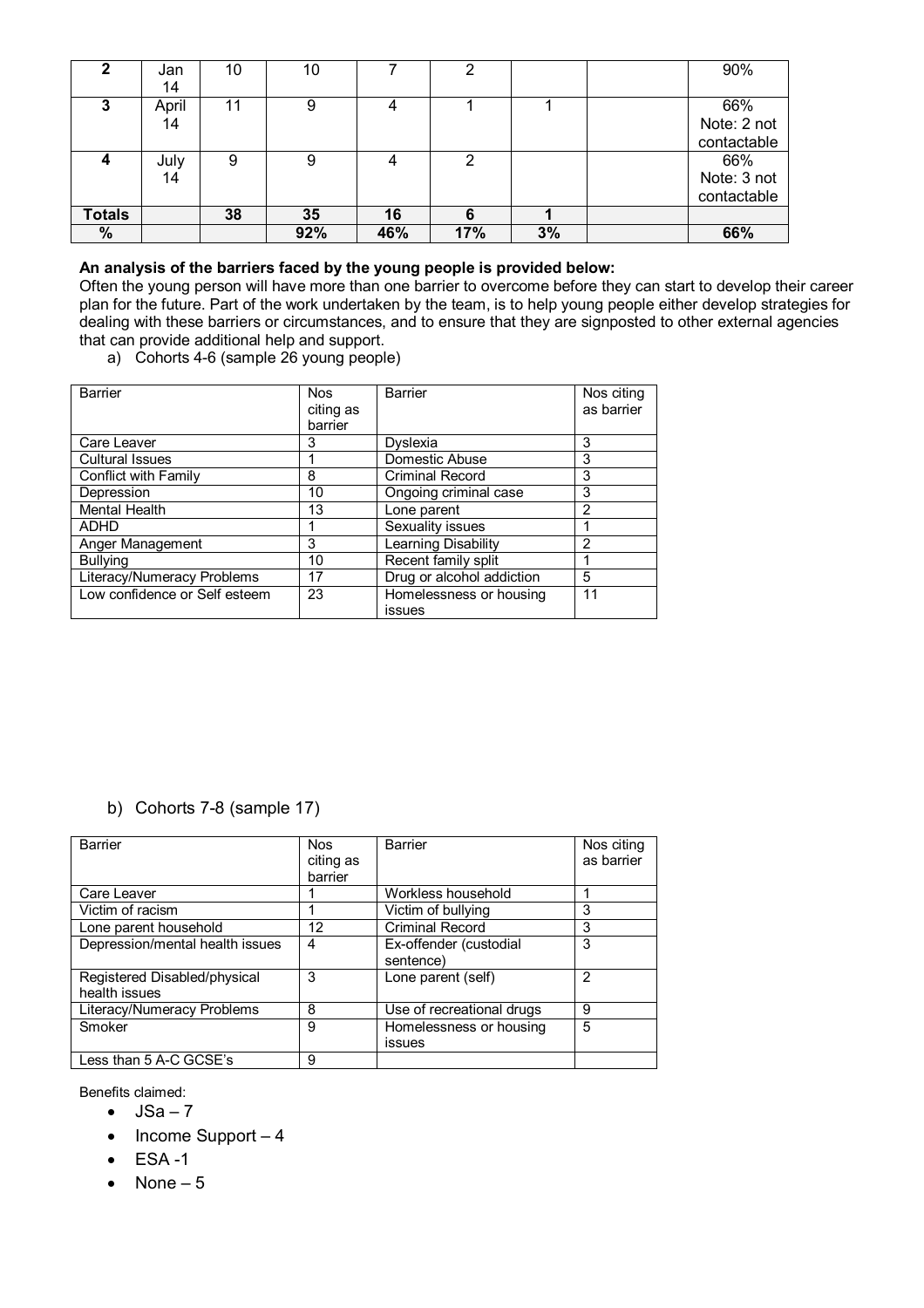# **Hailsham – Summary of destinations and proposed KPI's**

Summary of destinations

- 70% of all jobs secured within the Hailsham community with Eastbourne as secondary destination
- Positons secured primarily in retail, construction or hospitality sectors
- Majority entering education do so at Eastbourne. The barriers analysis shows a common thread of lack of 5 x A-C GCSE qualifications and/or poor numeracy/literacy, hence young people accessing "Explorer" course recognising need to improve ability on basic English and Maths.

Proposed KPI's

- Currently the team have achieved on average over last 9 cohorts a retention rate (completion of programme) of 81% of those young people that start. It is proposed that for 2016, the team be given a target of 90% completion
- Positive outcomes young people moving into employment, education or training current stands at 71% of completers as at the end of the programme. It is proposed that for 2016, the team should be given a target to increase positive outcomes to 80%

#### **Hailsham Outcomes - profile**

| <b>Employment on graduation</b> |              |                |                             |                |                |                |                |       |      |      |
|---------------------------------|--------------|----------------|-----------------------------|----------------|----------------|----------------|----------------|-------|------|------|
|                                 | <b>Admin</b> | Construction   | childminding<br>Child care/ |                | Hospitality    | Retail         | Care           | Total |      |      |
|                                 |              |                |                             |                |                |                |                |       | $\%$ |      |
| Hailsham                        |              | 3              | 5                           | $\overline{2}$ | 5              | 7              | $\overline{2}$ | 24    |      | 70.6 |
| Eastbourne                      |              | 1              | $\overline{2}$              |                | $\overline{2}$ | $\overline{2}$ |                | 7     |      | 20.6 |
| Newhaven                        |              |                | 1                           |                |                |                |                | 1     |      | 2.9  |
| Tunbridge Wells                 |              |                |                             |                |                |                | 1              | 1     |      | 2.9  |
| Heathfield                      |              |                | 1                           |                |                |                |                |       |      | 2.9  |
| subtotals                       |              | $\overline{4}$ | 9                           | $\overline{2}$ | 7              | 9              | 3              | 34    |      |      |
| $\%$                            | 11.8         |                | 26.5                        | 5.9            | 20.6           | 26.5           | 8.8            |       |      |      |

| <b>Education/training</b> | construction | Explorer<br><b>Course</b> | <b>Music</b> | <b>Floristry</b> | Mechanics | Plumbing | letal |  |
|---------------------------|--------------|---------------------------|--------------|------------------|-----------|----------|-------|--|
| College                   |              |                           |              |                  |           |          |       |  |
| Eastbourne                |              | $\overline{2}$            | 3            |                  | 1         | 2        | 8     |  |
| <b>Brighton DV8</b>       |              |                           |              | 1                |           |          | 1     |  |
| Plumpton                  |              |                           |              |                  | ◢         |          |       |  |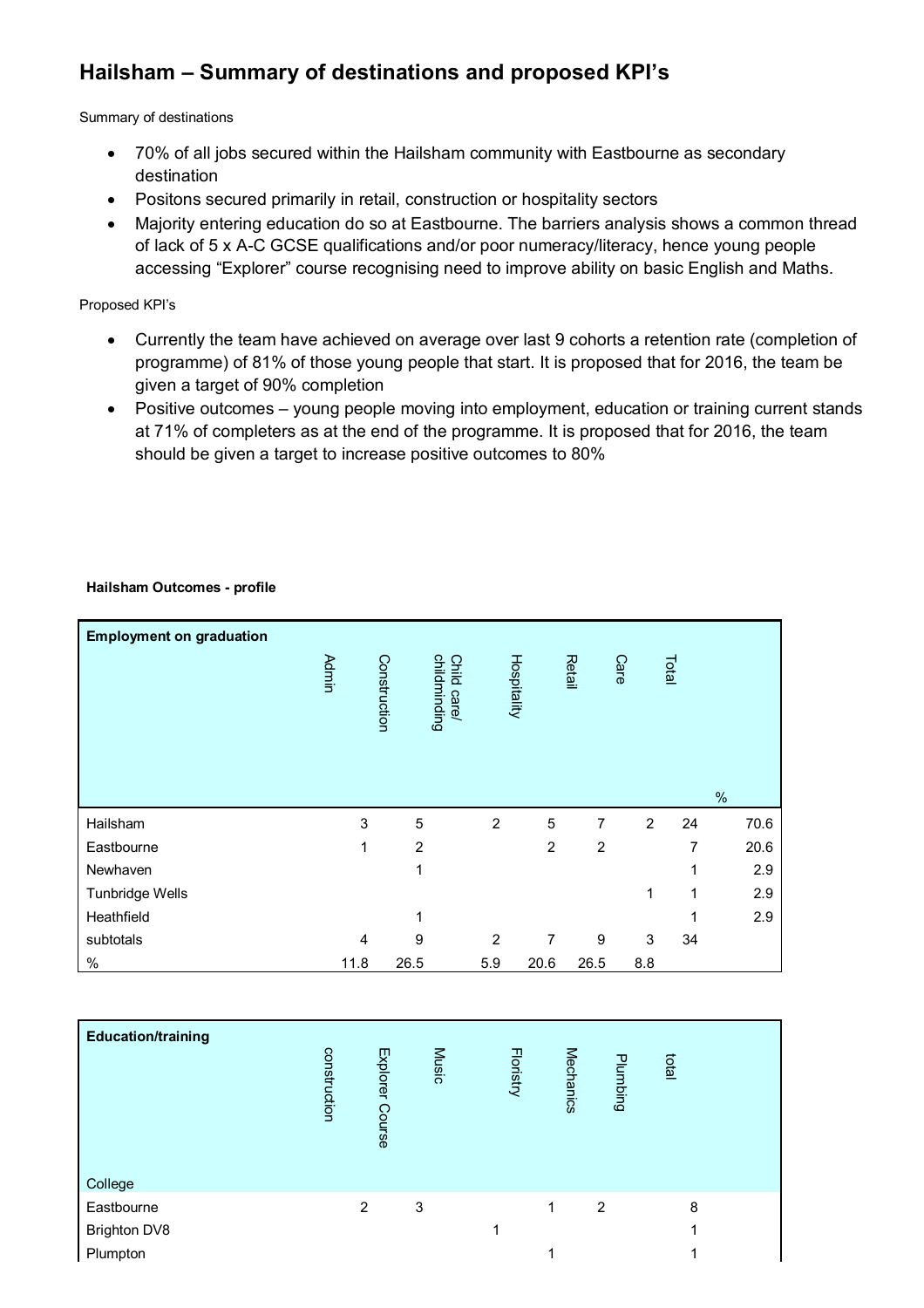| 3 1 2 2 1 11<br>$\mathbf{2}$<br>subtotal                                                                                                                                                                                                                             |  |
|----------------------------------------------------------------------------------------------------------------------------------------------------------------------------------------------------------------------------------------------------------------------|--|
| Notes:                                                                                                                                                                                                                                                               |  |
| 3 further young people are waiting on acceptance on multi-trade construction course from last<br>cohort                                                                                                                                                              |  |
| Explorer Course: Explorer course is all about trying two different areas of study and obtaining<br>functional English and Mathematics qualifications. It is for a year and young person can then move<br>onto a specific course at the college in their chosen area. |  |

# **FINANCIAL CONSIDERATIONS**

This £40,000 funding from the Town Council was for the delivery of twelve cohorts/group of young people on the programme. (initially with a target of 10-12 young people per cohort)

The programme was joint funded by Hailsham Town Council and East Sussex County Council's Economic Intervention Fund. The ESCC funding ended in December 2015. Since then other sources of funding, including some corporate sponsorship have been sought by Tomorrow's People.

The council agreed to provide accommodation for the project in the 2 North Street ('Cortlandt Stable Block') building and has leased the building from the Derbyshire County Council pension fund for a period of ten years (from August 2013). The Town Council meets the cost of this lease at £11,750 per annum (subject to revision) and a fixed service charge of £2000 per annum. All other costs such as utilities and rates are met by Tomorrow's People although some repairs and maintenance has been undertaken by the Town Council. The Town Council has also housed its public toilet at the end of the building.

It is expected that the twelfth cohort will be completed by September 2016. The council has currently built £40,000 funding for Hailsham Works into the 2016-2017 budget profiling process.

The  $10<sup>th</sup>$ ,  $11<sup>th</sup>$  and  $12<sup>th</sup>$  cohorts will be delivered to these approximate timescales

Group 10 - 25th Jan - 1st April 2016 Group 11 - 18th April - 24th June 2016 Group 12 - 11th July - 16th September 2016

### **RECOMMENDATIONS**

Council is recommended to agree to fund a further twelve cohorts of the Hailsham Works project – at £10,000 per cohort, with four cohorts to be delivered per year.

Council is recommended to continue providing accommodation for the project in the 2 North Street building under the same terms as current.

This funding agreement to be dependent on the following conditions:

This funding agreement will be reviewed annually in January of each year, with a written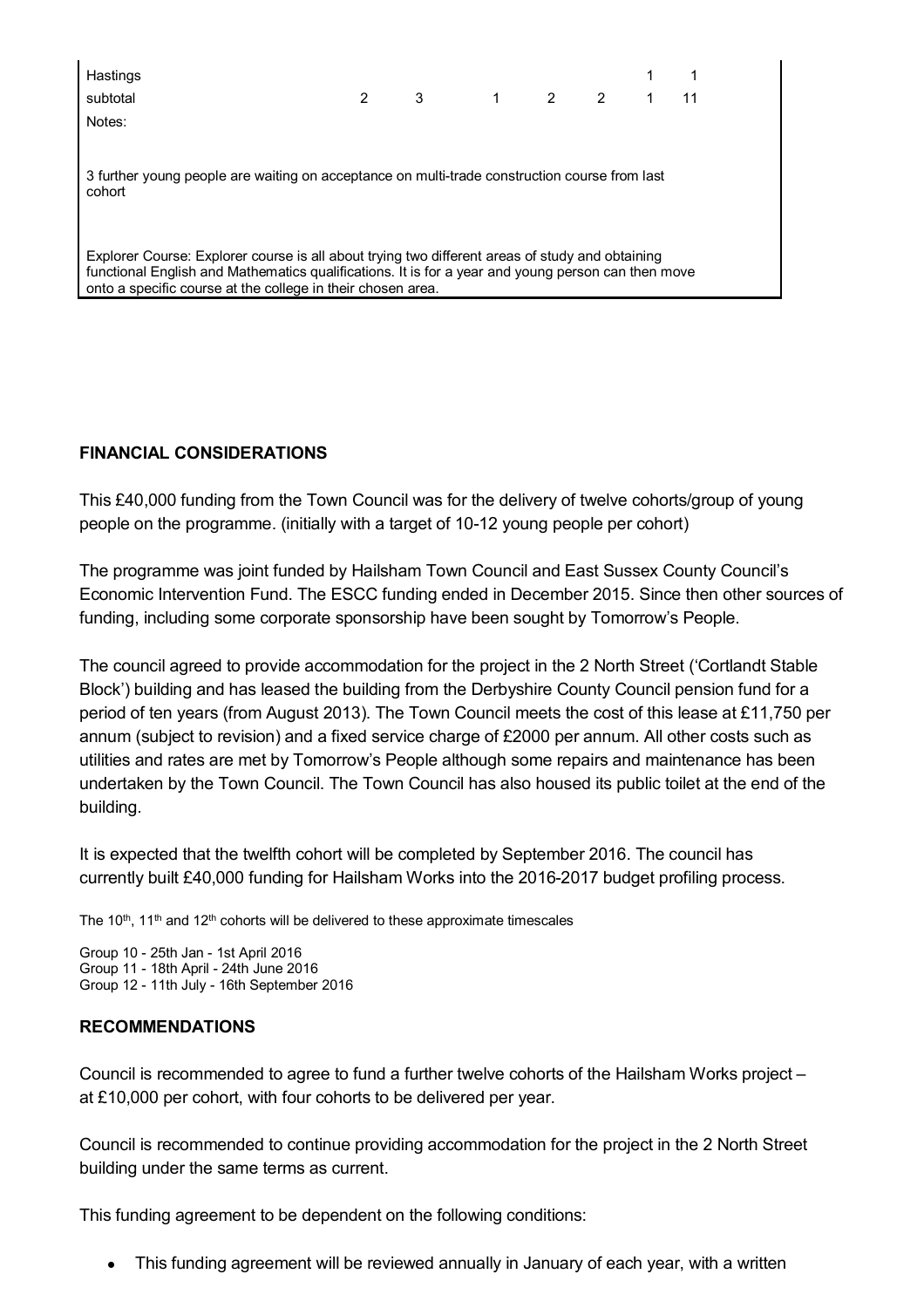report given to council including key output figures for the project. The council is therefore to review it's funding of the project in January each year whilst setting its precept for the coming year.

• The project will continue to be monitored via the Strategic Projects Committee (or whichever other committee is appointed with an equivalent remit). Named and appointed councillors from this committee will meet with the local Hailsham Works team at the beginning and end of each cohort, on dates previously agreed, to liaise and 'monitor' the project and discuss output data as provided on a regular basis.

**Report to: Hailsham Town Council**

**Date: 20th January 2016**

**By: Michelle Hagger, Finance Officer**

**Title of report: Precept and Budget 2016-2017**

#### **PURPOSE:**

To set the precept to be requisitioned from Wealden District Council

To consider the recommendations of the Finance, Budget and Resource Committee (11/11/2015)

 To resolve to recommend the precept for the financial year April 2016 to March 2017 to be requisitioned from Wealden District Council

#### **BACKGROUND**

The Finance, Budget and Resource Committee last met on 11<sup>th</sup> November 2015 to agree the final budget and the precept to be requisitioned from Wealden District Council.

This involved discussions around changes to the Hailsham Tax Base and the Council Tax Support Grant passed onto the parishes by Wealden District Council.

The key changes and points of note were: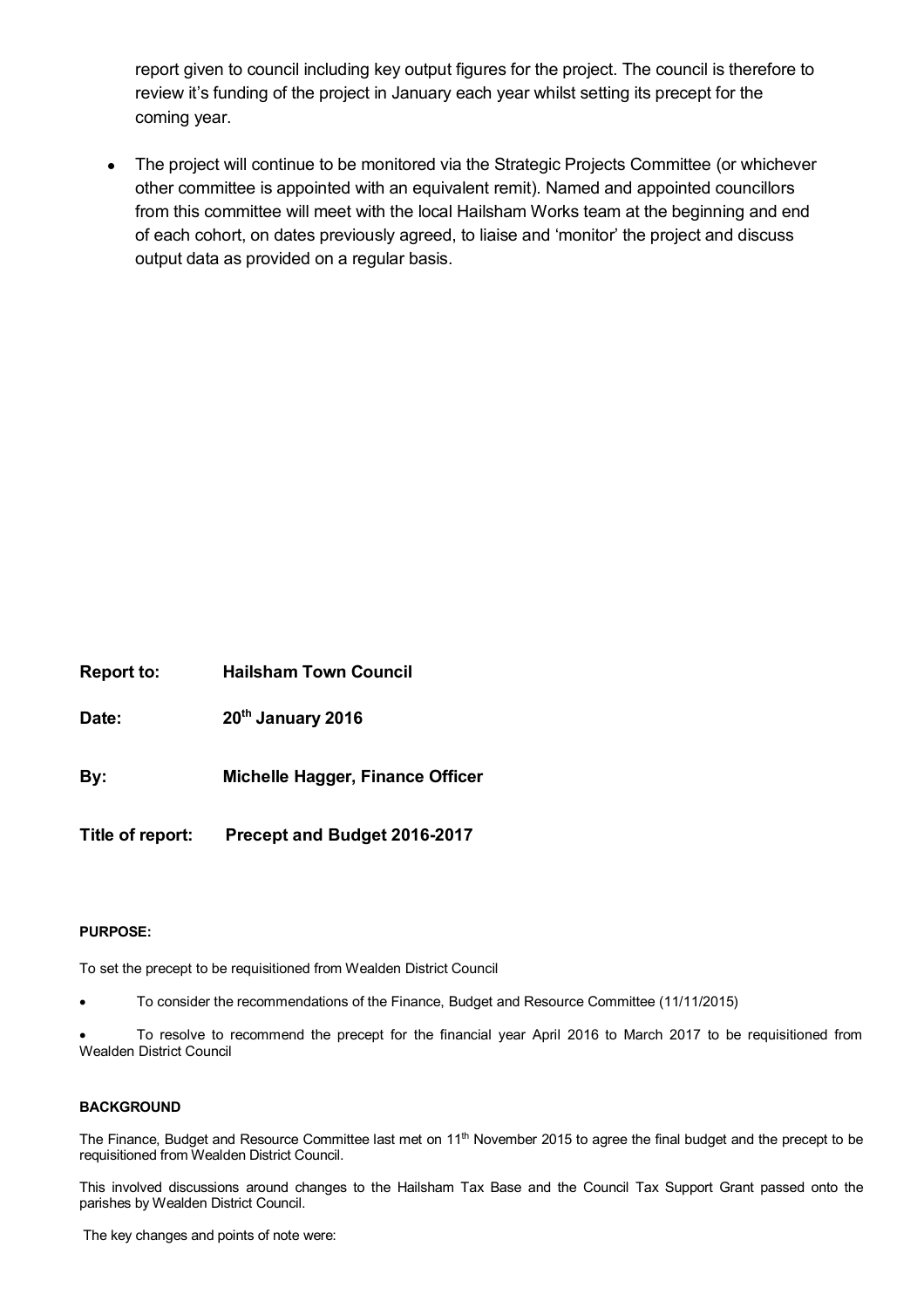- That the Council tax Support Grant is reduced by 15% from the grant received for 2016/17 (from £83,156.00 to £65,337.00).
- It is likely that the Grant will be reduced by a further 15% on a yearly basis.
- Hailsham's Tax Base has risen by exactly 342.8 from 6829.0 in 2015-2016 to 7171.8 for 2016-2017

The Finance, Budget and Resource Committee has been meeting to look for possible savings and changes to the budget, these changes have been fed into the overall recommended budget for the year as now recommended by the FBRC.

#### **1. Budget for 2016-2017 as recommended by FBRC**

The budget recommendation for 2016-2017 that has been developed by the Finance, Budget Resource Committee totals £942,062.00, summarised as follows:

| <b>Total Budget</b>                       | £942,062.00 |
|-------------------------------------------|-------------|
| <b>Corporate Assets and Cemetery</b>      | £36,140     |
| <b>Environment and Leisure</b>            | £154,218    |
| <b>Corporate Resources &amp; Services</b> | £751,704    |

The detailed reports on the individual areas of budget are included as appendices to this report.

The budget for 2015-2016 was £890,585.00. This therefore represents an overall increase of £51,477.00 (5.78%)

#### **This budget would be achieved as follows:**

| <b>Total Budget</b>                | 942,062   | $\%$                        |
|------------------------------------|-----------|-----------------------------|
| <b>Breakdown</b>                   |           |                             |
| Precept (Tax base X Band D rate)   | 859,899   | 91.28                       |
| Grant from WDC                     | 65,337    | 6.94                        |
| Total combined precept + grant     | 925,236   |                             |
| <b>Drawn from Surplus/Reserves</b> | 16,826.00 | 1.78                        |
| Tax Base 2016/17                   | 7171.8    |                             |
| Band D Council tax Rate            | 119.90    | 2.5% increase<br>as per FBR |

**This represents a 2.5% increase in the Band D tax rate at £119.90, which was the recommendation of FBR .**

**The budget for 2016-2017 as the time of FBR meeting included £16,826.00 to be drawn from the council's reserves.**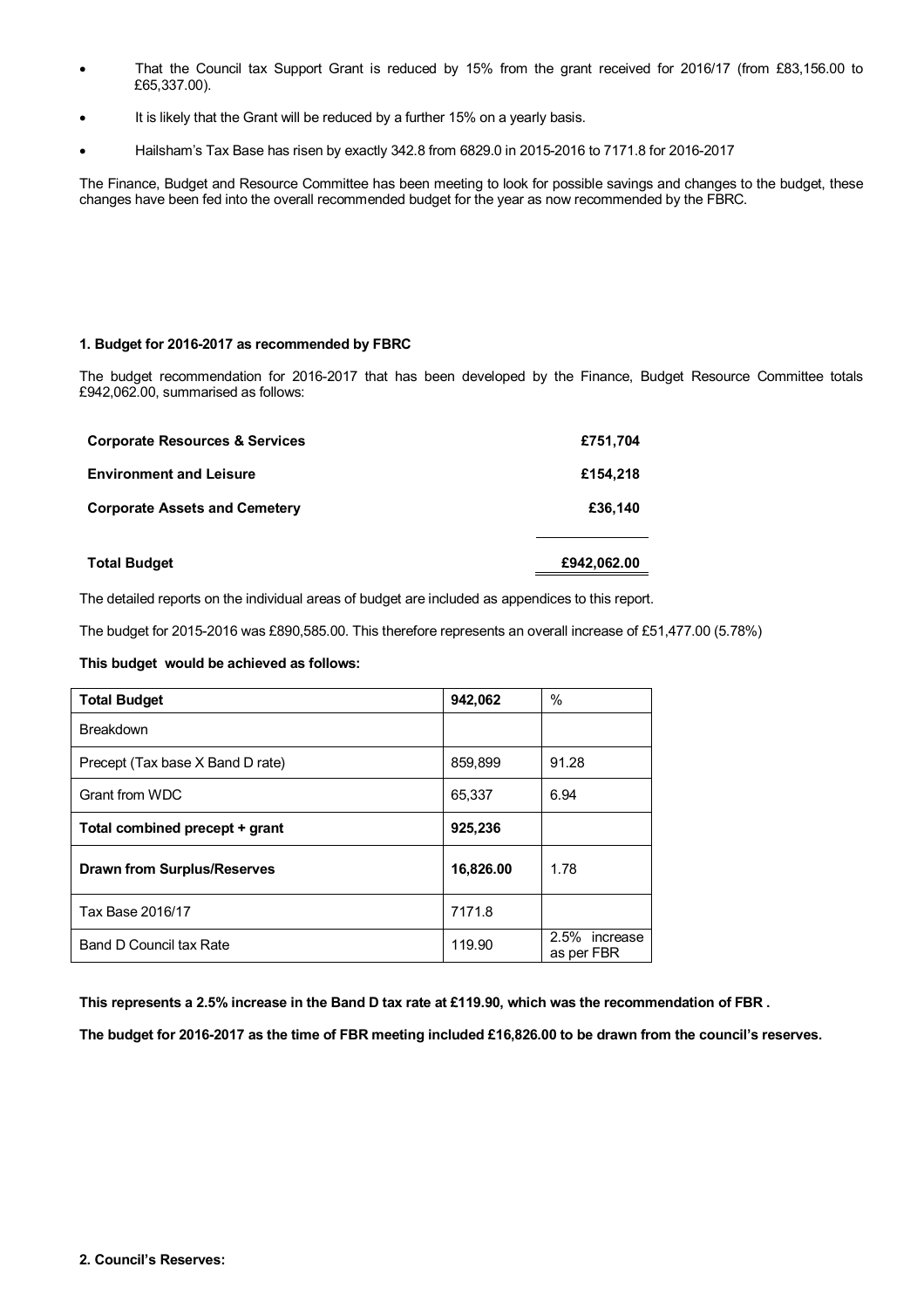#### Council's reserves as at 31.12.15 are as below:

#### Commuted Sums

| g | Total available reserves (d+f)   | 232,106.28 |                            |
|---|----------------------------------|------------|----------------------------|
| f | Available balance (d-e)          | 6,770.28   |                            |
| e | 6% to remain in reserve          | 56.523.72  | (6% of budget £942,062.00) |
| d | <b>Balance</b>                   | 63,294.00  |                            |
|   | Community Contingency Fund       |            |                            |
| d | Accessible commuted sums (a-b-c) | 225,336.00 |                            |
| C | Capital only sums (Ripley)       | 101,155.00 |                            |
| b | Inaccessible commuted sums       | 56,600.00  |                            |
| a | <b>Balance</b>                   | 383091.00  |                            |

This is due to be reduced by £8,573.00 for the shortfall in the 2015-16 budget.

#### **4. CONSIDERATIONS.**

#### **Further considerations that should be taken into account:**

Hailsham's Tax base has risen by Exactly 342.8 from 6829.0 to 7171.8

It seems almost certain that the Council Tax Support Grant will be reduced by 15% year on year until it is no longer available. The Council Tax Support Grant is reduced by the original 15% figure of £17,819.00 on a 'straight line' basis not 'reducing balance' basis.

Further housing developments in Hailsham may lead to increases in the town's tax base although it is impossible to determine when and by how much.

It is possible that there will be a 'cap' on local councils' ability to raise their Band D Rate in subsequent years, limited to ensure rises are no more than in line with inflation or that if a raise in a local council's Band D Tax rate is deemed significant enough a referendum will be required, for which the individual town or parish would be expected to foot the bill.

#### **RECOMMENDATIONS:**

# **1. Council is recommended to agree the budget for 2016-2017 as £942,062.00 (the detailed breakdown of this budget is attached as an appendix to this report)**

### **2. Council is asked to consider the level at which to set the band D tax rate, and thus the amount of the precept for 2016-2017, taking into account the following:**

**The Increase in the tax base for 2016-17 (from 6829.0 to 7171.8)**

#### **Decrease in Council Tax Grant from Wealden District Council (from £83,156.00 to £65,337.00) and future decreases.**

In appendix to this section of the report is a detailed sheet showing variations of precept calculations taking into account the Band D Tax increases and also the increase in the Tax Base which was not confirmed at the time of the FBRC recommendations .

These show increases of 0%, 2.5%, 2.9% and 3.5% increases to the Band D rate and the increase necessary to have a nil drawn from reserves.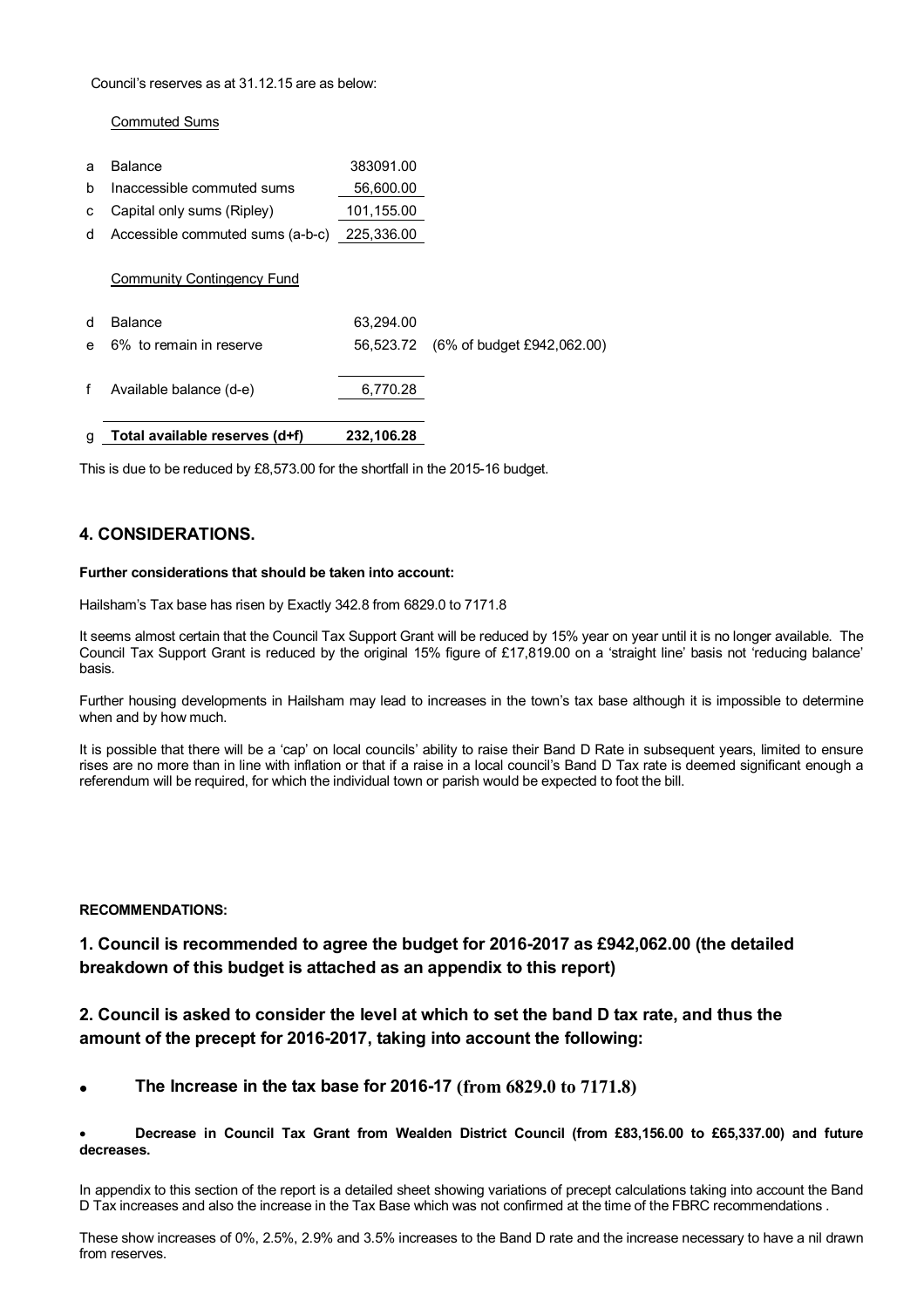| 20 <sup>th</sup> January 2016 |
|-------------------------------|
| John Harrison, Town Clerk     |
|                               |

# **Title of Report: NELSON VICTOR CARTER VC STONE**

### **PURPOSE:**

To receive an update on plans for the event to unveil the VC Memorial Stone for Nelson Victor Carter

# **UPDATE – DETAILS OF EVENT CURRENTLY BEING PLANNED**

The Town Clerk has been in contact with Eastbourne Borough Council regarding their plans for the positioning and unveiling of the Nelson Victor Carter Memorial Stone (EBC were given the stone provide by the government, the stone to be positioned in Hailsham was purchased by the HTC Charity War Memorial Trust)

The unveiling of the Nelson Victor Carter Stones is planned for **Saturday 2nd July** – first at Eastbourne and then in Hailsham

Hailsham Town Council is planning to hold our event as soon as possible after that in Eastbourne, on the same day  $2<sup>nd</sup>$  July.

The event in Eastbourne will be commencing at 12noon and finish at approximately 2.00pm. Basically this will involve a commemorative service and unveiling of the stone that will be approximately half an hour long and take place in the Redoubt Gardens on Eastbourne seafront. This will be followed by a light reception with refreshments in the Pavilion Tea Rooms on the same site.

It will be hosted by the Lord Lieutenant and will involve readings/speeches and a ceremonial unveiling. The stone is being built into a plinth which will be positioned in the Redoubt Gardens lawns with an access path. Local schools are being invited to participate and there will be a band. The ceremony will only be about 30minutes after which there will be a buffet lunch in the Pavilion Tea Rooms which is on the same site and adjacent to the Redoubt Museum. Nelson Carter's VC will probably be on display at the event. As stated earlier, this should be done by about 2pm.

#### **Further update from Eastbourne Borough Council**

EBC have confirmed that the full civic list will be invited to attend and a 'full turnout' is expected .

Remaining actions:

1. The Hailsham Town Mayor will receive an official invite to the EBC to event and EBC will aim to send our Mayor to yours. This will be firmed up more when we know who the new mayors are going to be post May.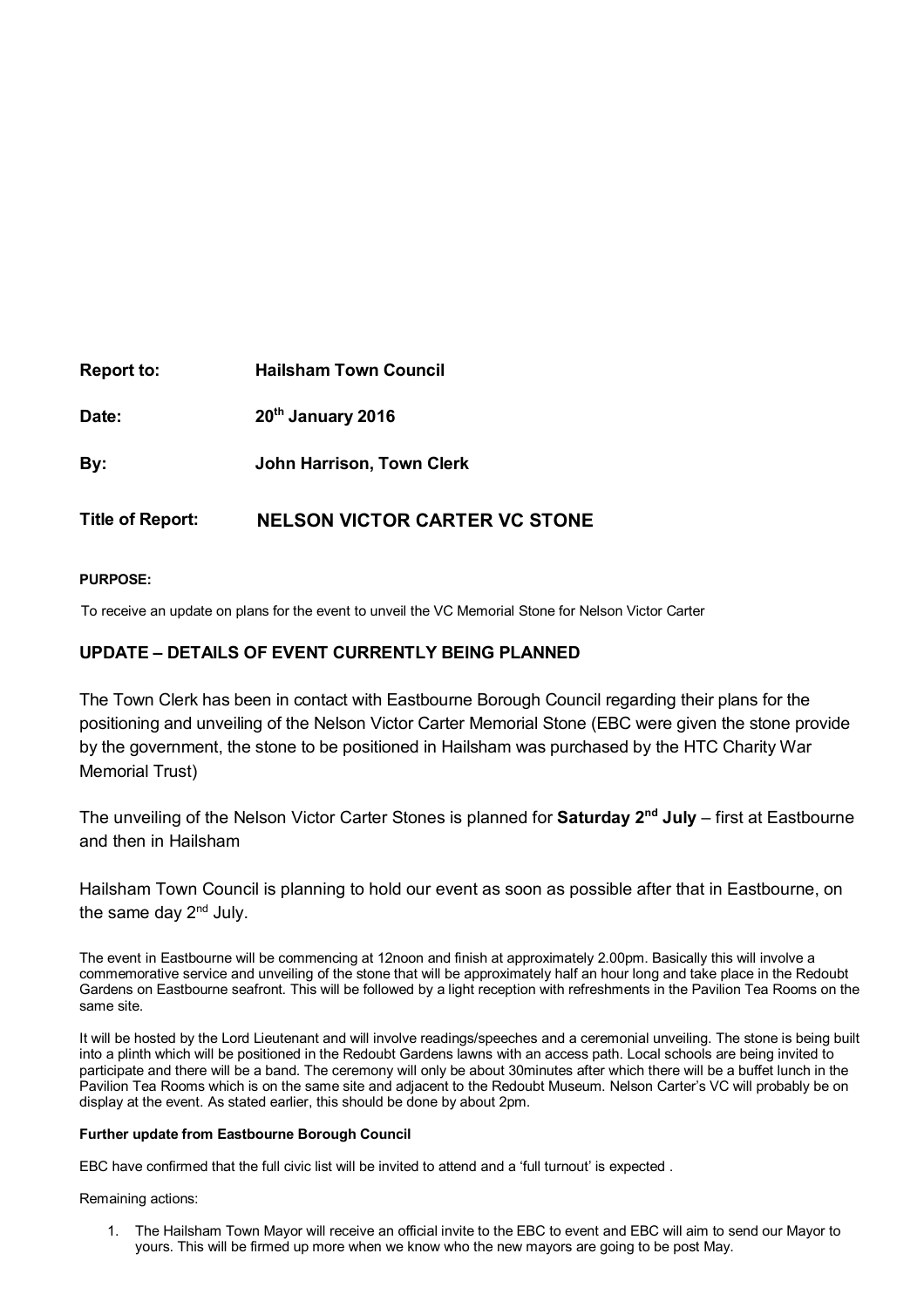- 2. Re the rest of the EBC civic list, members, aldermen, past mayors etc. HTC to draft a blanket invitation and send to Nicola Metcalfe, she will forward it to everyone on the civic list.
- 3. RE the availability of dignitaries from ESCC, Lord Lt, etc HTC to you contact Lee Banner at the County on lee.banner@eastsussex.gov.uk
- 4. HTC to contact For regimental groups, liaising through Barry Lane, contact email is barry.lane@uwclub.net
- 5. Any further organisation or groups required to attend HTC's event for e.g. bands, local British legion etc?
- 6. Existing family members of Nelson Victor Carter will be invited via local Historian Dave Dyer who has is contact with all known existing family members.

#### **Positioning of the VC Stone in Hailsham**

Cllr Frank berry has been instrumental in working with the Town Council's Outdoor Works team to look at the best way of positioning th atone at the Hailsham War memorial. Cllr berry and the OW Team manager have agreed the following and a welding contractor has been engaged to undertake the work.

Fig 1. Existing



Fig 2. Proposed

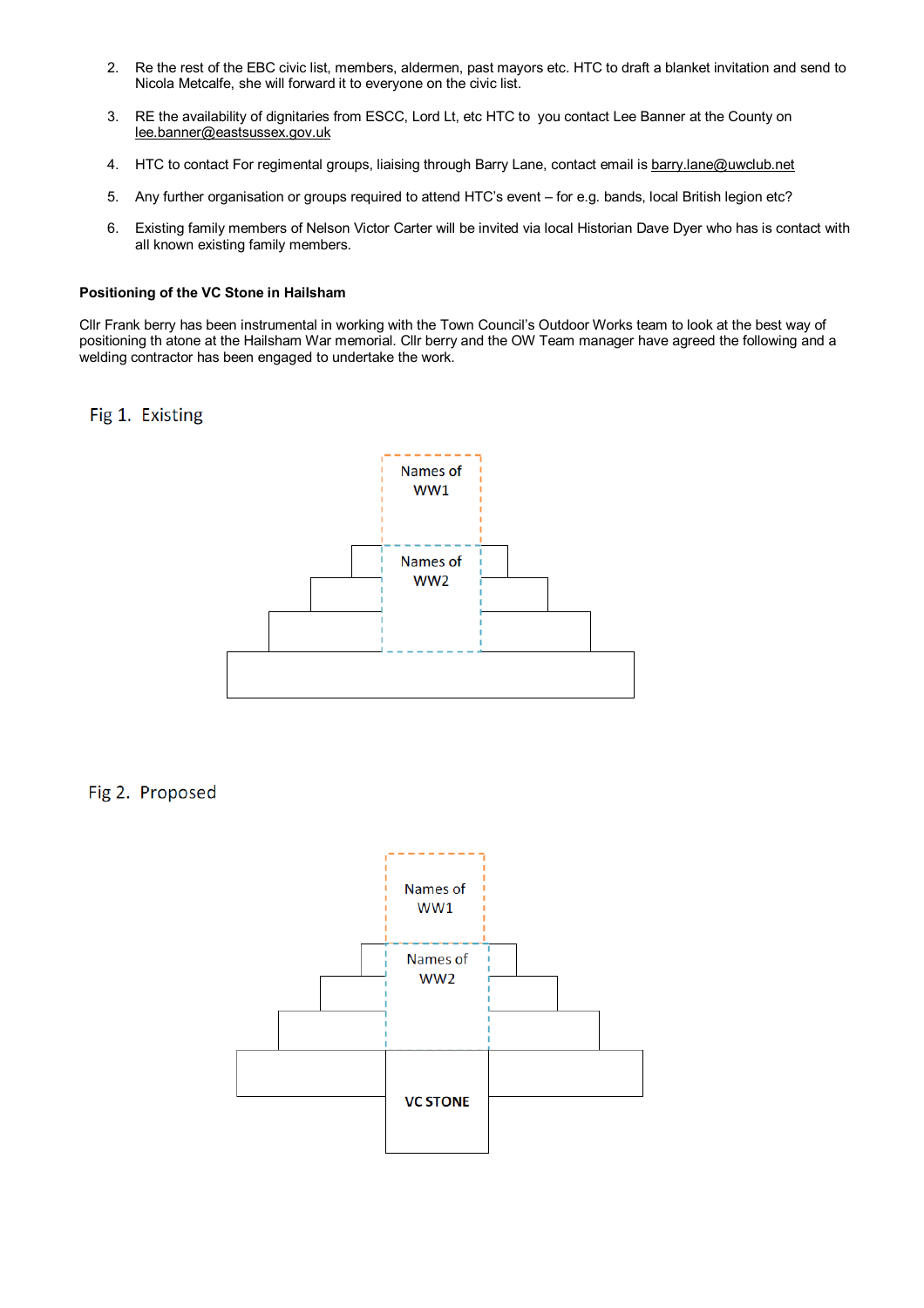1. The VC Slab to be inserted below the existing WWII slab at the same angle.

2. Metal work to be temporarily removed so that it can be extended to surround and include the VC Slab.

3. 5 rows of paving bricks to be removed for the base of slab to be inserted.

4. Metal security fencing to be placed around the Memorial until the metalwork can be replaced and removed prior to the unveiling. This will be for approximately three weeks – the time required for the welder to make the required amendments to the metal work on the war memorial.

5. The VC Slab to be suitably covered until just before the unveiling when if possible a regimental flag is used, preferably of the regiment in which he served.

6. The stone to be 'Blessed' by a member of the Clergy, The Vicar of Hailsham, Revd. David Bourne to be invited to perform the Blessing, if not available, request permission for Revd Peter Clark, Padre Hailsham and District Branch, Royal British Legion to perform this duty.



# **EQUALITY POLICY**

# **1. POLICY STATEMENT**

The Equality Act 2010 came into force on 1<sup>st</sup> October 2010. The Act replaces and brings together previous legislation (such as the Sex Discrimination Act 1975, Race Relations Act 1976, the Disability Discrimination Act 1995 and the Equal Pay 1970).

Hailsham Town Council is committed to pursuing an equal opportunities approach in the employment of its staff and in every aspect of Council activity and recognises its statutory duties under legislation in terms of service provision and employment and is committed to meet them by complying with this policy.

# **2. LEGAL POSITION**

It is unlawful to discriminate against an individual on the following grounds:

- **age**
- **disability**
- **gender reassignment**
- **marriage and civil partnership**
- **pregnancy and maternity**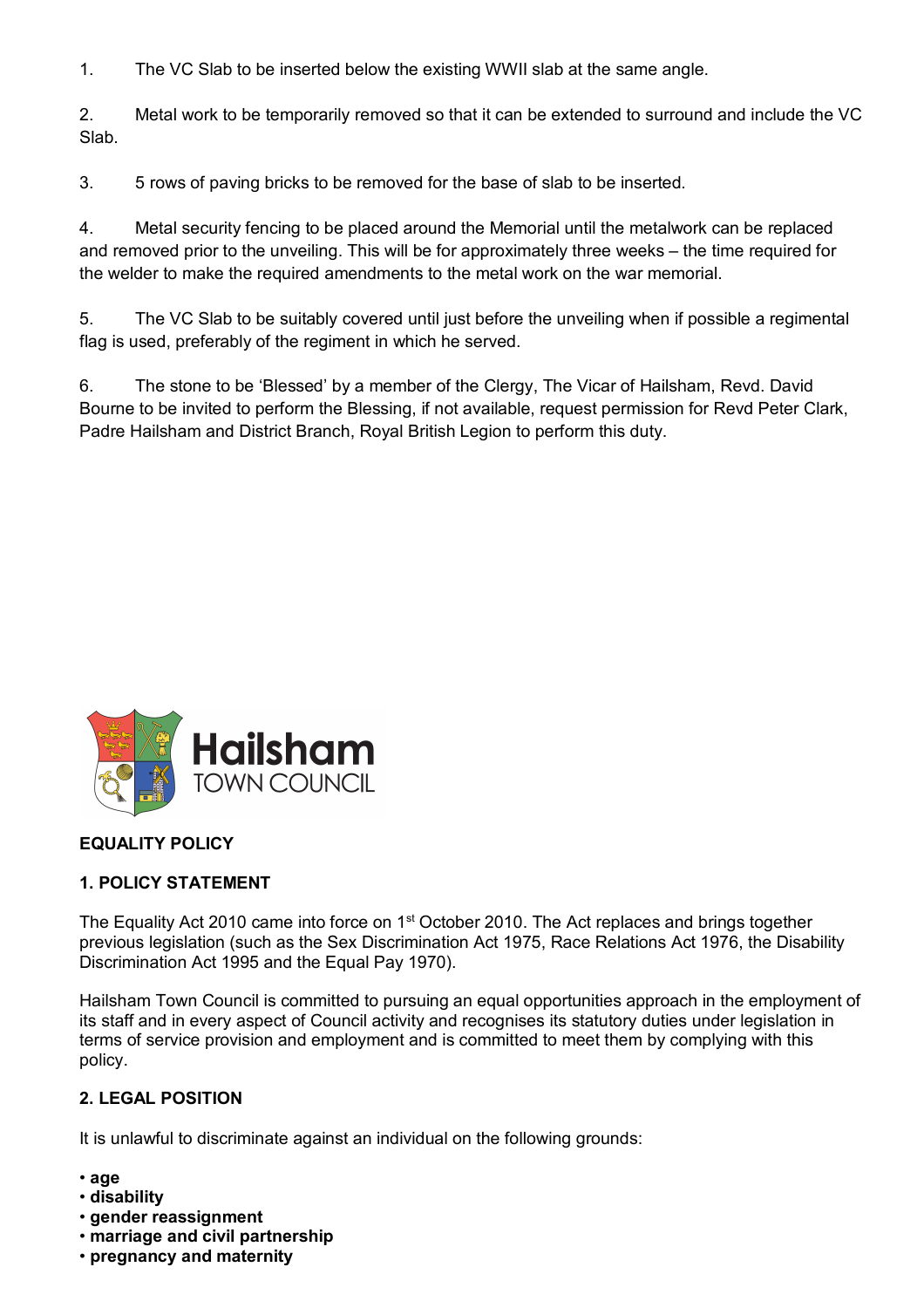- **race**
- **religion or belief**
- **sex**
- **sexual orientation**

Under the Equality Act 2010 these are known as "protected characteristics". It is unfair to discriminate against an individual on the following grounds: political views Family or caring responsibilities Chronic illness or HIV/ Aids status Socio Economic Status.

# **3. PURPOSE**

This Town Council as a public body under The Public Sector Equality Duty will have due regard to the following statement;

The Council opposes all forms of unlawful and unfair discrimination whether it be direct or indirect discrimination, victimization or harassment on the grounds of any of the protected characteristics defined in the Equality Act 2010 or the identified additional unfair grounds. The Equality Policy underpins all policies, procedures and strategies, therefore providing a strong foundation for equality in the Council and the services it provides.

# **Hailsham Town Council seeks to:**

- Eliminate Discrimination
- Advance equality of Opportunity
- Foster good relationships between different people when carrying out council functions .

The purpose of this policy is that it will give job applicants and workers confidence that they will be treated with dignity and respect. It will also set standards of behaviour expected from all employees (including Councillors).

This Town council will ensure that verbal abuse and harassment are unacceptable and staff who make offensive discriminatory comments will be subject to disciplinary proceedings.

We will provide equal opportunity to all employees irrespective of their Characteristics (unless there are genuine Occupational qualifications or justified reasons for a different approach to be considered .

There are different types of discrimination.

- Direct and Indirect Discrimination,
- Discrimination by Association,
- Perception Discrimination.
- Harrasment and Victimisation

Therefore under the Equality Act 2010 the council will provide a strong foundation for equality with in the council and within the services that it provides .

# **4. EQUALITY OF OPPORTUNITY IN EMPLOYMENT, TRAINING AND ORGANISATIONAL DEVELOPMENT**

All employees whether full-time, part-time, fixed term contract, apprentices, agency workers or temporary staff, will be treated fairly and equally. Selection for employment, promotion, training, remuneration or any other benefit will be on the basis of aptitude and ability. All employees will be helped and encouraged to develop their full potential and the talents and resources of the workforce will be fully utilised to maximise the efficiency of the council.

Every employee is entitled to a working environment that promotes dignity and respect to all. No form of intimidation, bullying or harassment will be tolerated. The commitment to equal opportunities in the workplace is good management practice and makes sound business sense as it seeks to utilise the talents available from the local community, representing Society as a whole.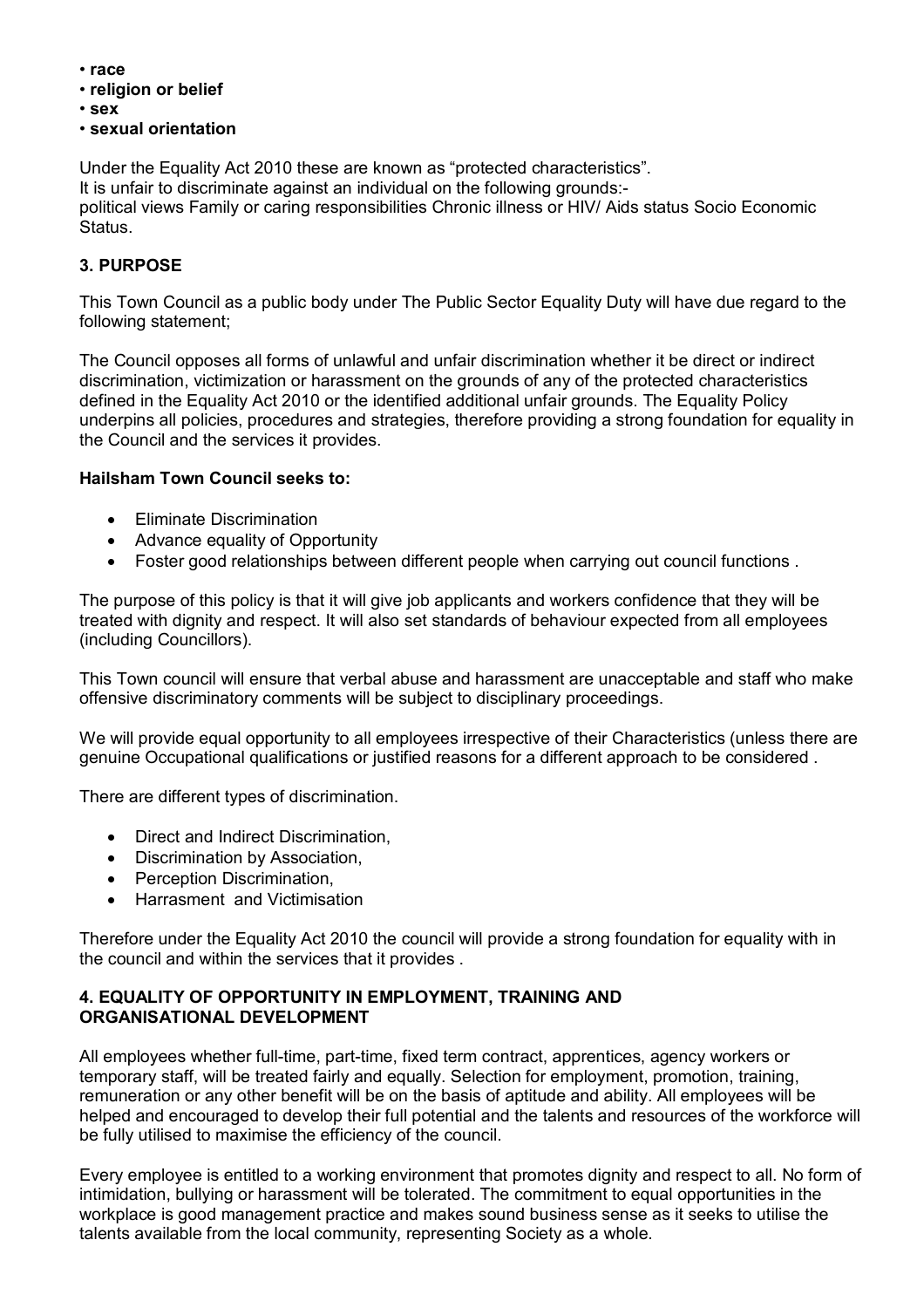Breaches of the Town Council's equal opportunities policy will be regarded as serious misconduct and could lead to disciplinary proceedings. Employees are entitled to complain about discrimination or harassment or victimization to the Town Clerk

Employees or Councillors wishing to raise a complaint should do so, in writing, to the Clerk within 15 working days, at the latest, of the alleged incident. An investigation will then be conducted by the Clerk, or an independent person appointed for the purpose, who will report to the Council.

# **5. EQUALITY OF OPPORTUNITY IN SERVICE DELIVERY**

Hailsham Town Council is committed to equality of opportunity in the provision of services and access to its facilities. The Council will deliver services that are relevant, of the highest quality possible and accessible. Training in relation to the roles and responsibilities of employees and the Council in delivering services will be sought and undertaken.

### **6. COMMITMENT**

Hailsham Town Council will comply with all current and future legislation referring to equality and diversity and will aim to promote good practice in all aspects of the organisation. The Council will publicise this policy on its website and will highlight it in recruitment and relevant official documentation.

January 2016

| <b>Report to:</b>       | <b>Hailsham Town Council</b>  |
|-------------------------|-------------------------------|
| Date:                   | 20 <sup>th</sup> January 2016 |
| By:                     | John Harrison, Town Clerk     |
| <b>Title of Report:</b> | <b>Resident's Forum</b>       |

#### **PURPOSE:**

To consider a request from Hailsham Forward to initiate a resident's forum

### **BACKGROUND:**

Hailsham Forward initiated its 'Resident's Forum' meetings starting in July 2015. There have been two residents' forum meetings to date The first meeting was held on  $7<sup>th</sup>$  July and the second on  $16<sup>th</sup>$ October. Approximately 65 people attended the first and approximately 50 people attended the second meeting. The ambition was to hold the meetings quarterly.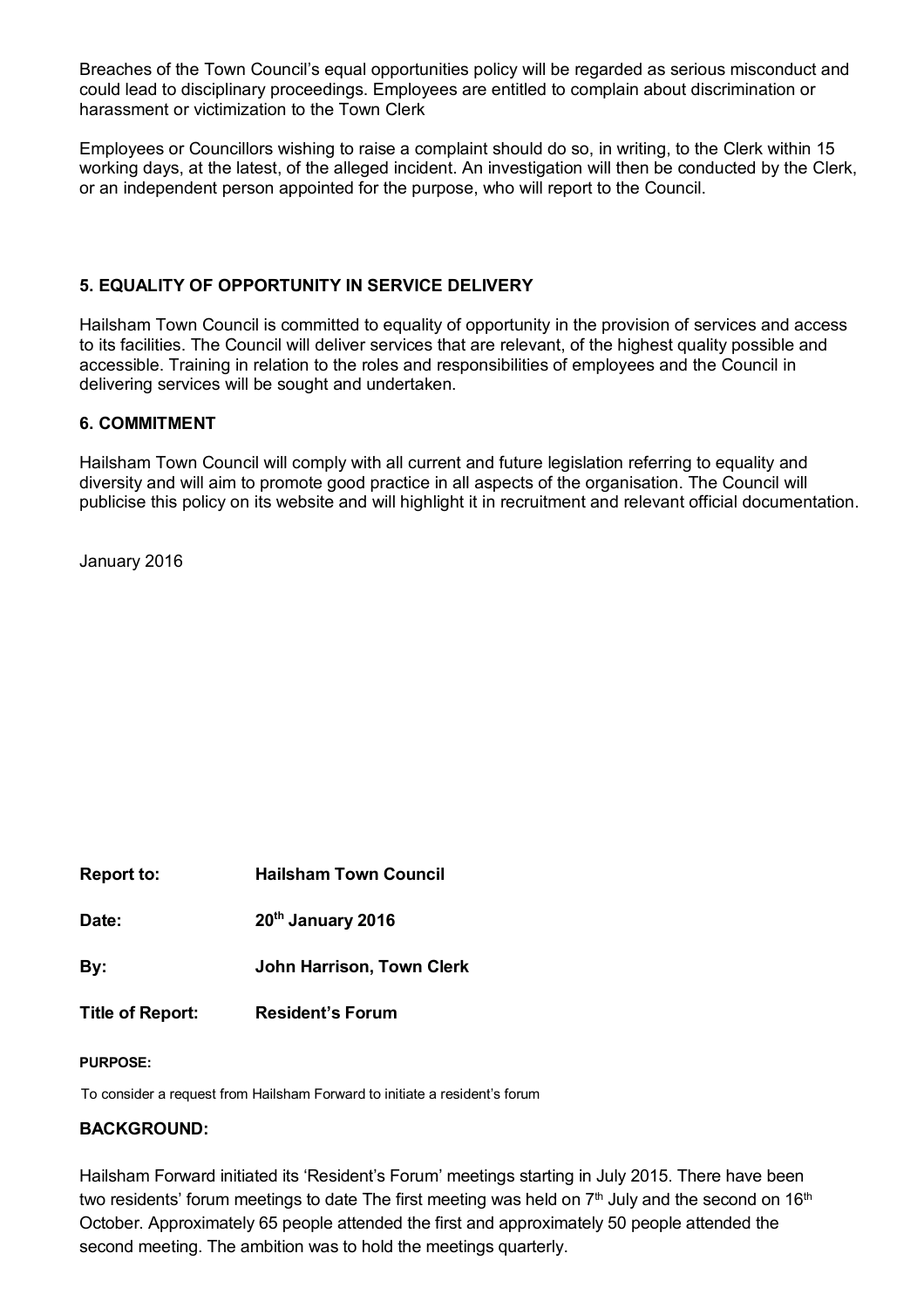Each meeting addressed a key issue for the Town; the first meeting held on  $7<sup>th</sup>$  July addressed the planned developments for the town and this topic was determined by Hailsham Forward. The second meeting held on 16<sup>th</sup> October addressed the 'MASHH' Town centre improvement scheme, which was determined by poll of interested residents.

Hailsham forward have now written to the Town Council asking that it takes over these meetings (a copy of the letter is below). This is as a result of a public request to do so.

The council is asked to consider whether it wishes to implement these meetings or consider whether alternative means of consulting with the town's residents are required.

# **HAILSHAM FORWARD**

**Councillor Nigel Coltman** Chairman, Hailsham Town Council Inglenook Market Street **HAILSHAM East Sussex BN27 2AE** 

 $C/O$ Hailsham Town Council Inglenook **Market Street HAILSHAM** East Sussex **BN27 2AE** Tel: 01323 841702

5<sup>th</sup> January 2016

Dear Nigel,

www.hailshamforward.co.uk

#### **RE: Hailsham Residents' Forum**

As you are aware at the last Residents' Forum organised by Hailsham Forward a number of the local residents requested that the Town Council take over the management of future forums.

Please accept this letter as a formal request for the Town Council to take on the management of the Hailsham Residents' Forum from Hailsham Forward.

Yours sincerely,

Rob Slater Chairman Hailsham Forward Executive

### **CONSIDERATIONS.**

### **Current means for Hailsham Residents to contact the Town Council**

There are at present several means by which Hailsham residents may contact the council in order to voice opinions or ask questions:

 All Full Council and Committee Meetings are open to the public and have a time period set aside for the public to voice opinions or ask questions. This time period can be extended at the Chair's discretion. (The public may submit questions or points to the meeting in writing in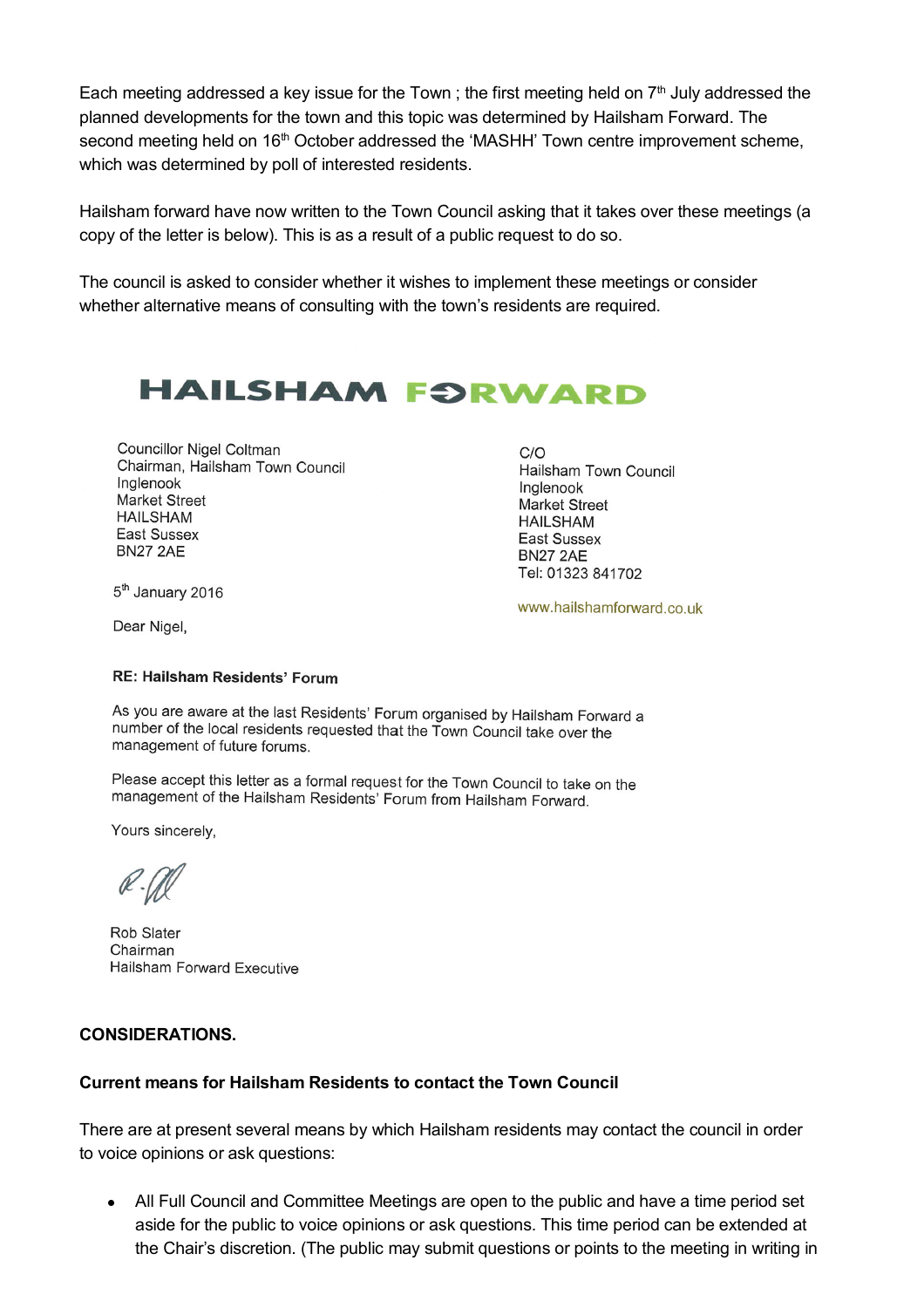advance if they are not able to attend the meeting).

- The council holds a statutory Annual Town meeting, during which all and any issues affecting local residents may be raised. (Again the public may submit questions or points in advance and can also raise them during the meeting)
- All councillors' individual email addresses and telephone numbers are available on the council's website for individual queries to be raised with Councillors of officers.
- The council's office is open five day per week for public queries.
- Council officers may be contacted by telephone, email or in writing with queries or points to be made.
- The council runs successful a successful Facebook page (and twitter account), which also gives the public the opinion to ask questions, voice opinions and raise issues.
- Some councillors also hold public 'surgeries' to address individual issues (although there is no statutory duty or established process or protocol for this). Councillors may also attend existing residents' association meetings and other forums if they so wish or are formally appointed to do so.

#### **Statutory Dimensions**

While a formally organised residents' forum may be useful to gauge public opinions and hear the public's views on various issues, the council cannot legally make decisions at such meetings. The council may only legally make decisions at its council or committee meetings (if delegated authority has been granted) by resolution of the majority of councillors present.

#### **Public Expectations**

It is evident from the council's experience of the Annual Town Meeting that the public often wish to voice opinions or be consulted about things outside of its direct sphere of influence, discussing services or issues that are the remit of the District or County Council or other service providers such as the CCG.

It could therefore be argued that providing a public forum creates the expectation that it is an active consultation which will then have an effect when often it cannot. This may particularly be the case when the public have selected the subject area/key issue to be addressed

For example when Hailsham Forward resident's forum considered the MASHH town centre improvements (at the residents' request), some residents attended the meeting thinking it was a consultation on the changes, expecting that county officers would be there etc, with an opportunity to possibly change aspects of the project; this was not the case, as the MASHH project had already been subject to a full scale consultation exercise as initiated by ESCC.

#### **Administrative requirements**

There is a significant and additional administrative burden to organising such a meeting, including publishing agenda and papers, booking venues, administering questions or issues raised beforehand, publishing notes or minutes.

The meeting itself would require a significant officer input immediately before, during and after the meeting. There would be an additional cost to hiring a suitable venue.

#### **Possible alternative**

The council may wish to consider appointing a smaller Resident's Panel as a means of consulting with the public. This would function in a similar way to that of other larger principal councils' "Citizen's Panels".

It would consist of approximately 10-12 volunteers. This would allow the council in to and ask specific questions and garner opinions on issues at a time which suits its requirements.